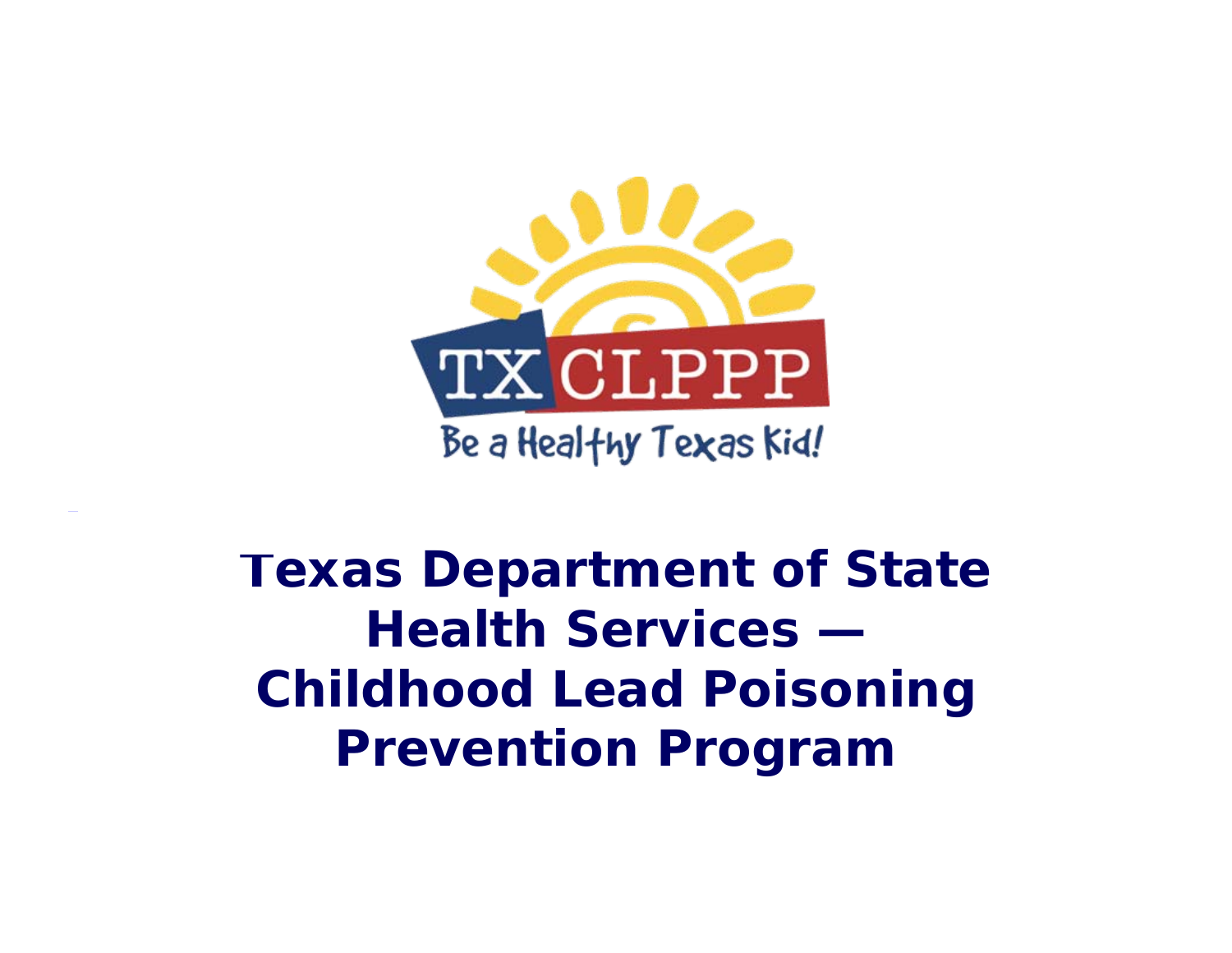**Lead is an element found throughout our environment and is highly toxic.**

- High blood levels can cause abdominal pain, vomiting, constipation, change in appetite and irritability.
- Lead can damage the kidneys, stunt growth and affect balance. Long term exposure can cause learning difficulties, behavior disorders, and lowered IQ.

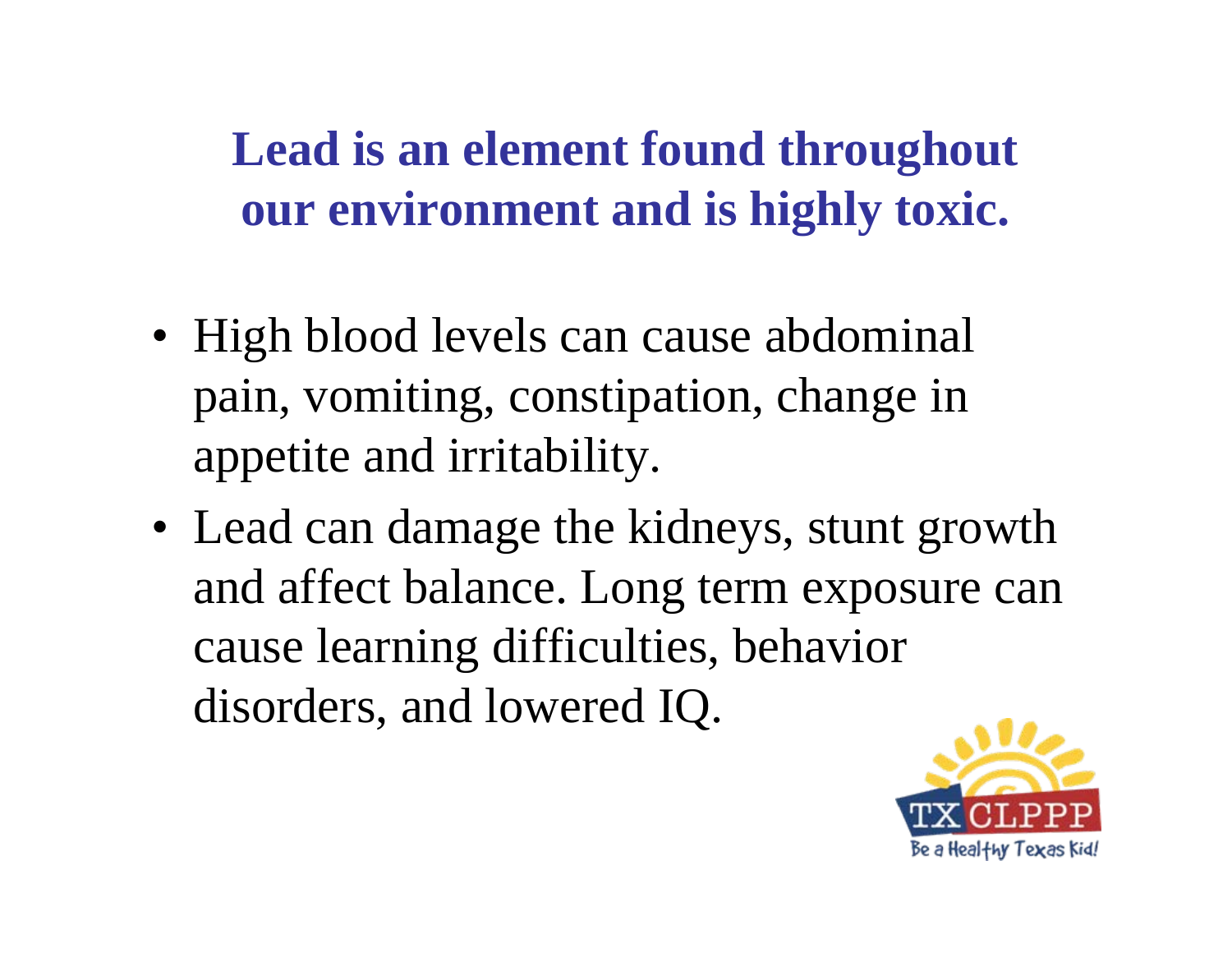# **Lead Poisoning in Children**

- Young children absorb 50% of a lead ingestion while adults absorb only 10%.
- Lead poisoning is especially dangerous during the critical development of infants and children under age 7.
- Children <24 months old affected more than other age groups.

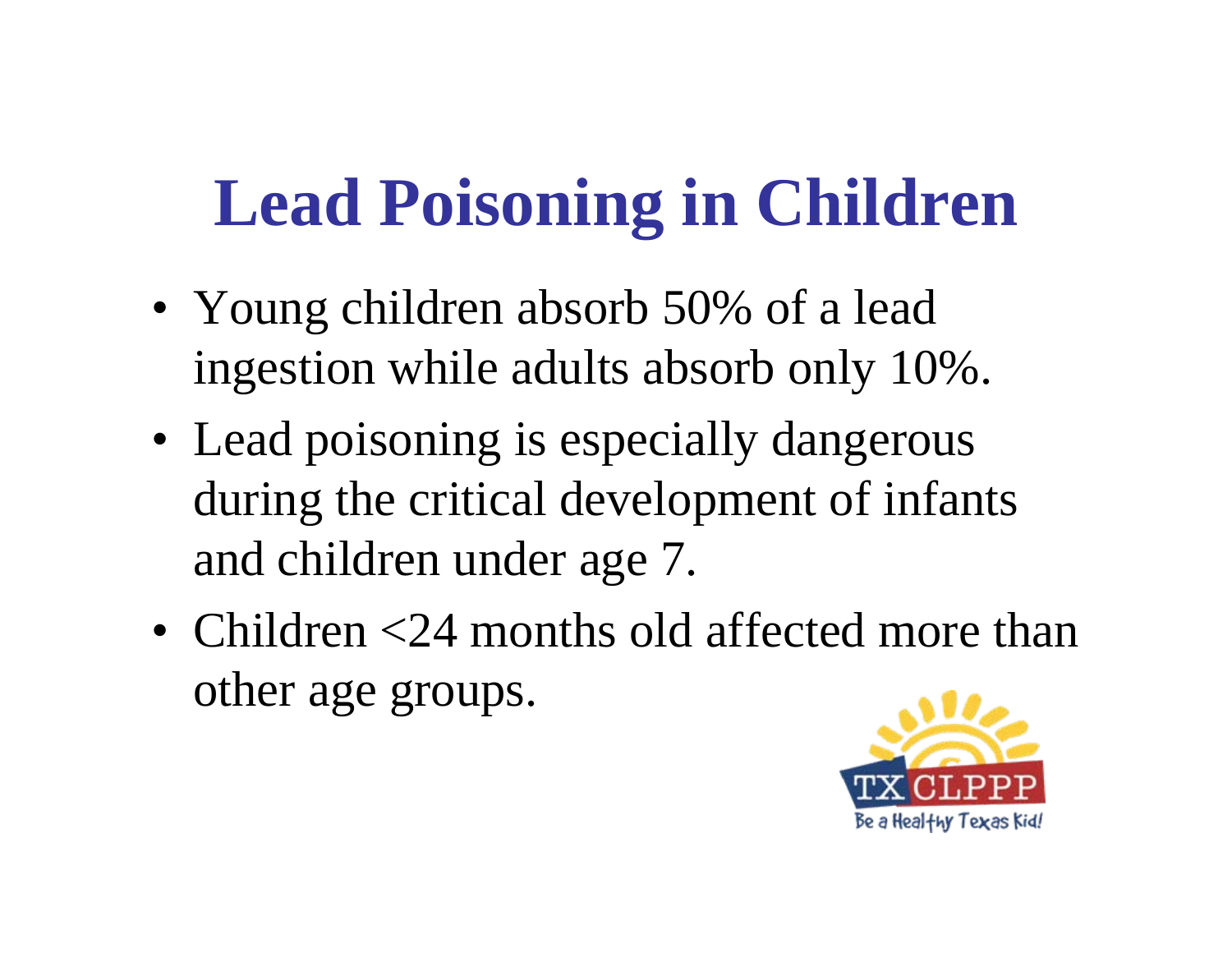### **How are children exposed to lead?**

- Maternal fetal transfer
- Breastfeeding
- Exposure in the home and environment

The primary source of lead exposure for children continues to be lead-based paint.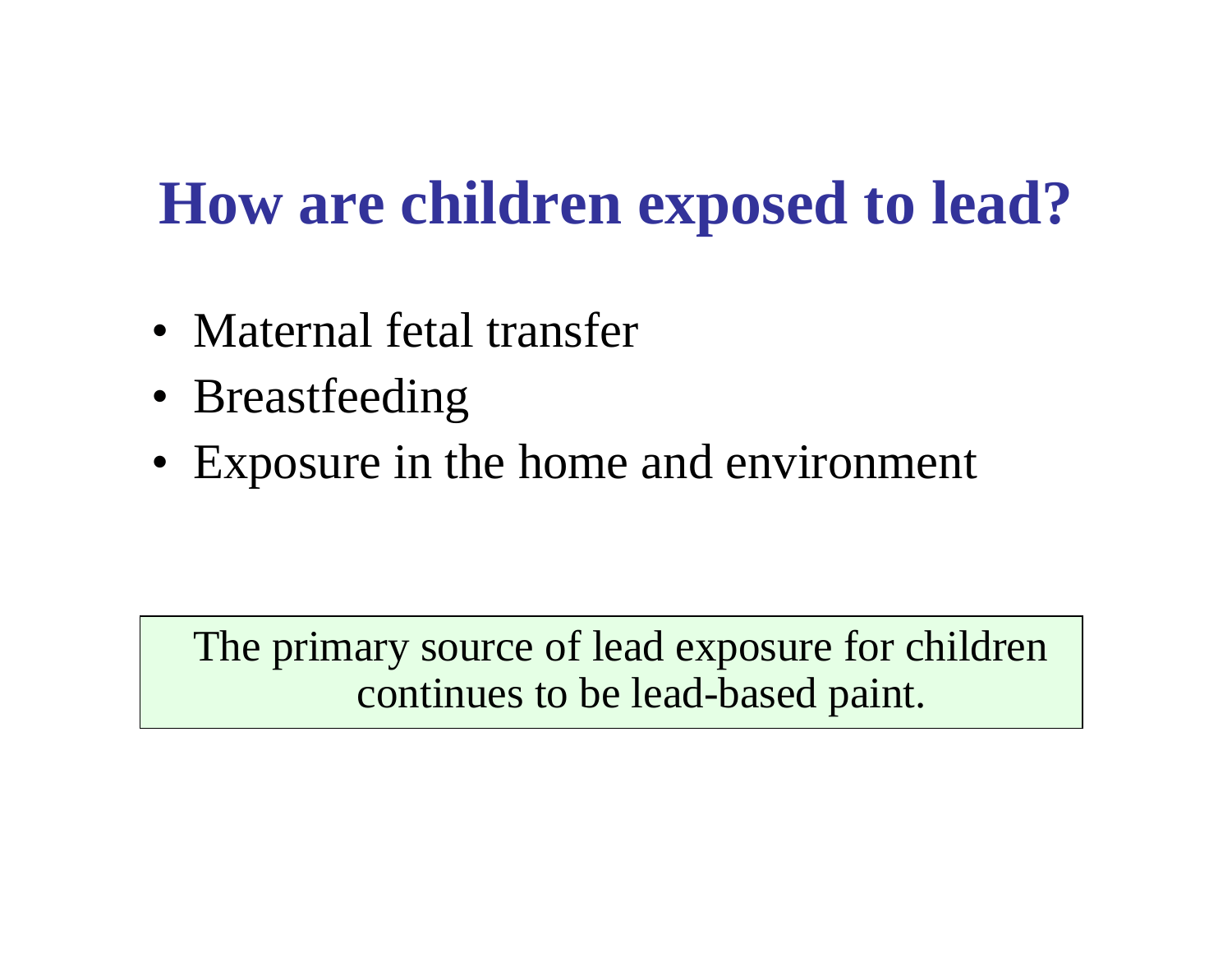# **Lead in Paint**

- Lead was banned as a paint additive in 1978
- Still found in older homes
- As old lead paint chips, flakes, or turns to dust, it contaminates surfaces in the home and exposed soil areas outdoors.

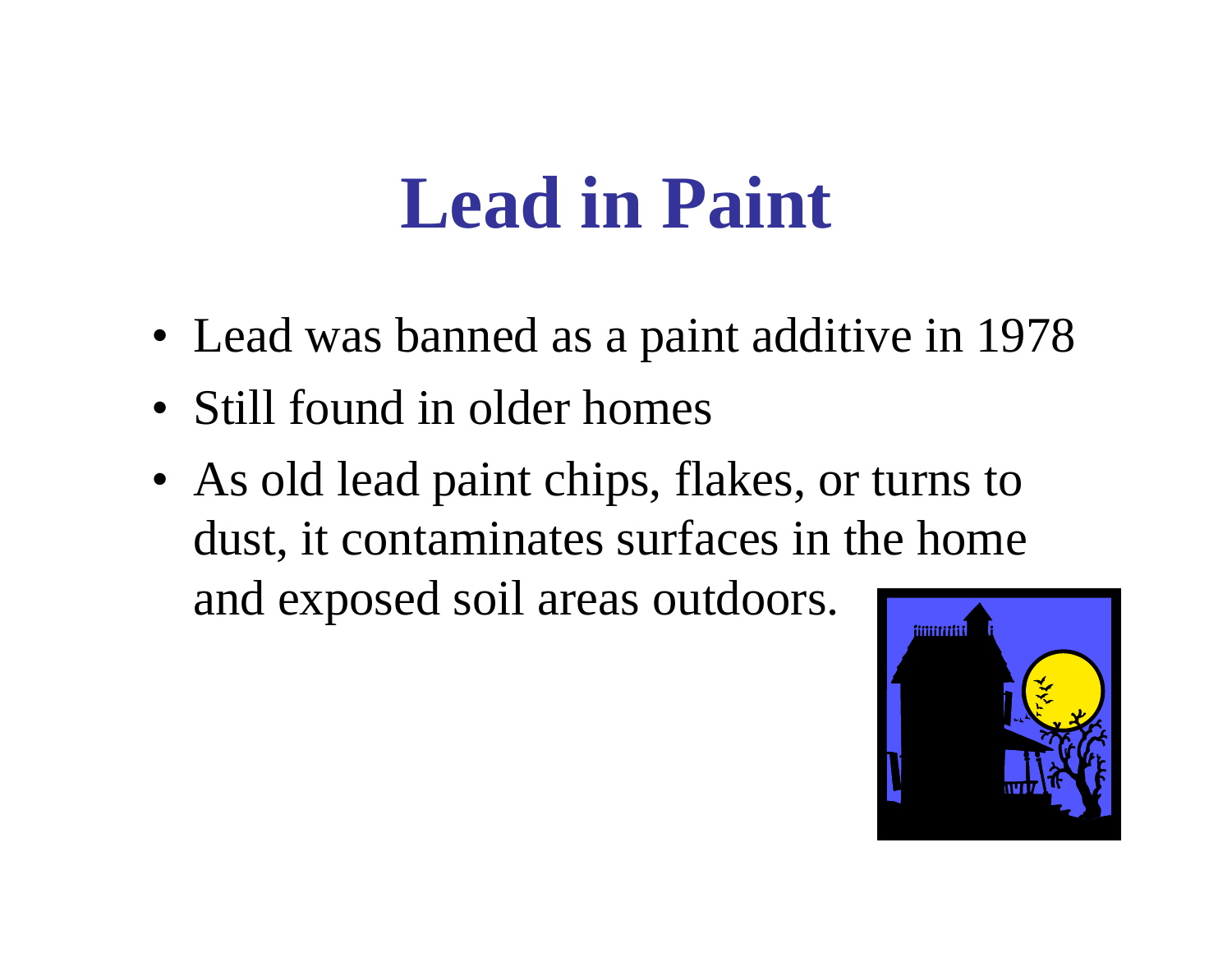# **Typical sources of lead around the home**



- Certain imported candies shipped in small lead glazed containers
- Vinyl mini-blinds sunlight leads to paint deterioration and lead dust
- Soil contaminated from years of auto emissions (lead gasoline banned in 1978)



• *Pencil "lead" is made of graphite ~ not lead!*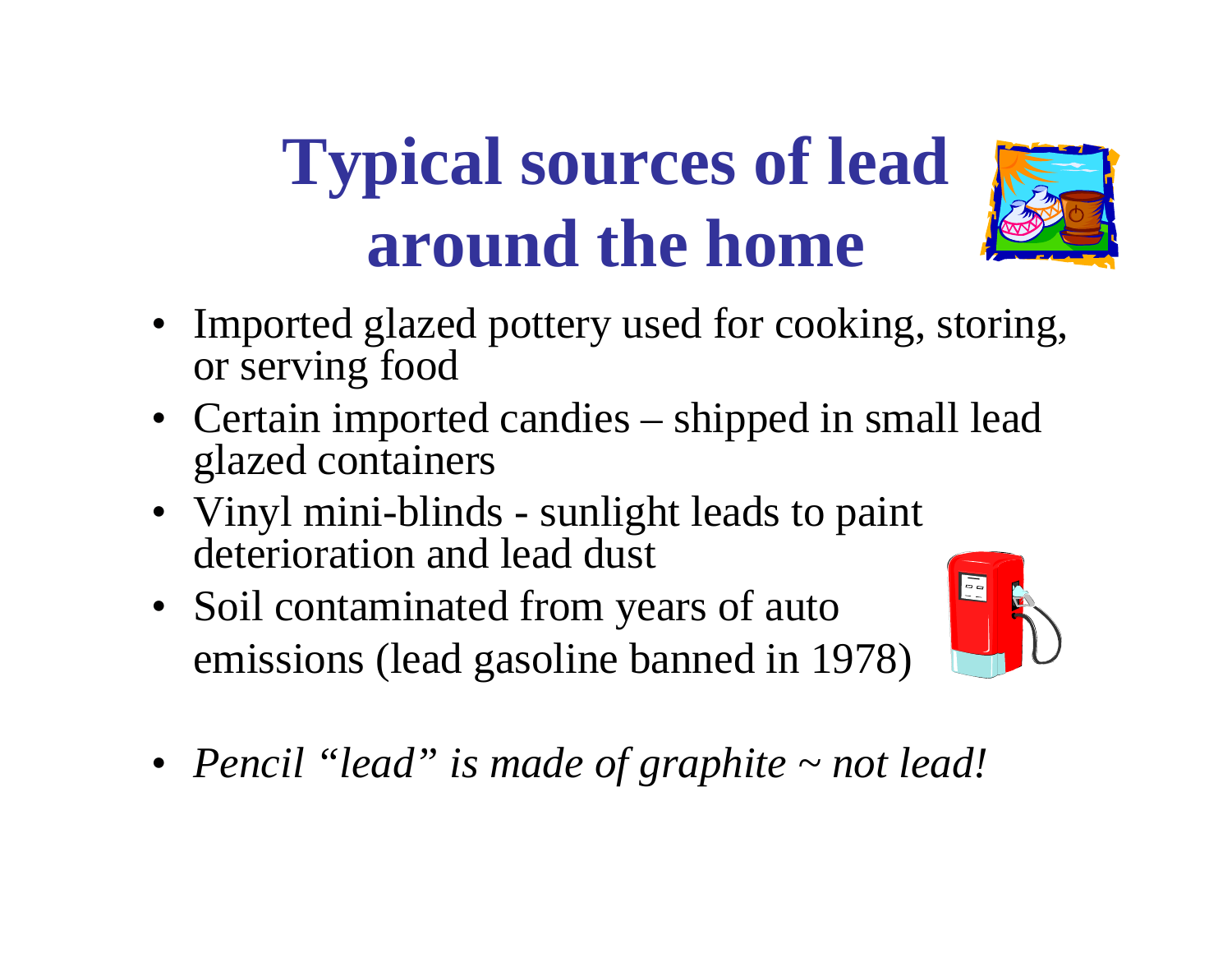# **Dangerous Home Remedies**

- **Greta** (yellow powder), **Azarcon** (bright orange powder) given for intestinal illness "empacho"
- **Pay-loo-ah** red powder given for rash or fever in the Hmong community
- **Kohl** a powder used both as a cosmetic eye makeup and applied to skin infections and the naval of a newborn child in the Arab American community
- Asian Indian community: **Ghasard** - brown powder given as an aid to digestion **Kandu -** red powder used to treat stomachache **Bala Goli** - a round, flat, black bean dissolved and used for stomachaches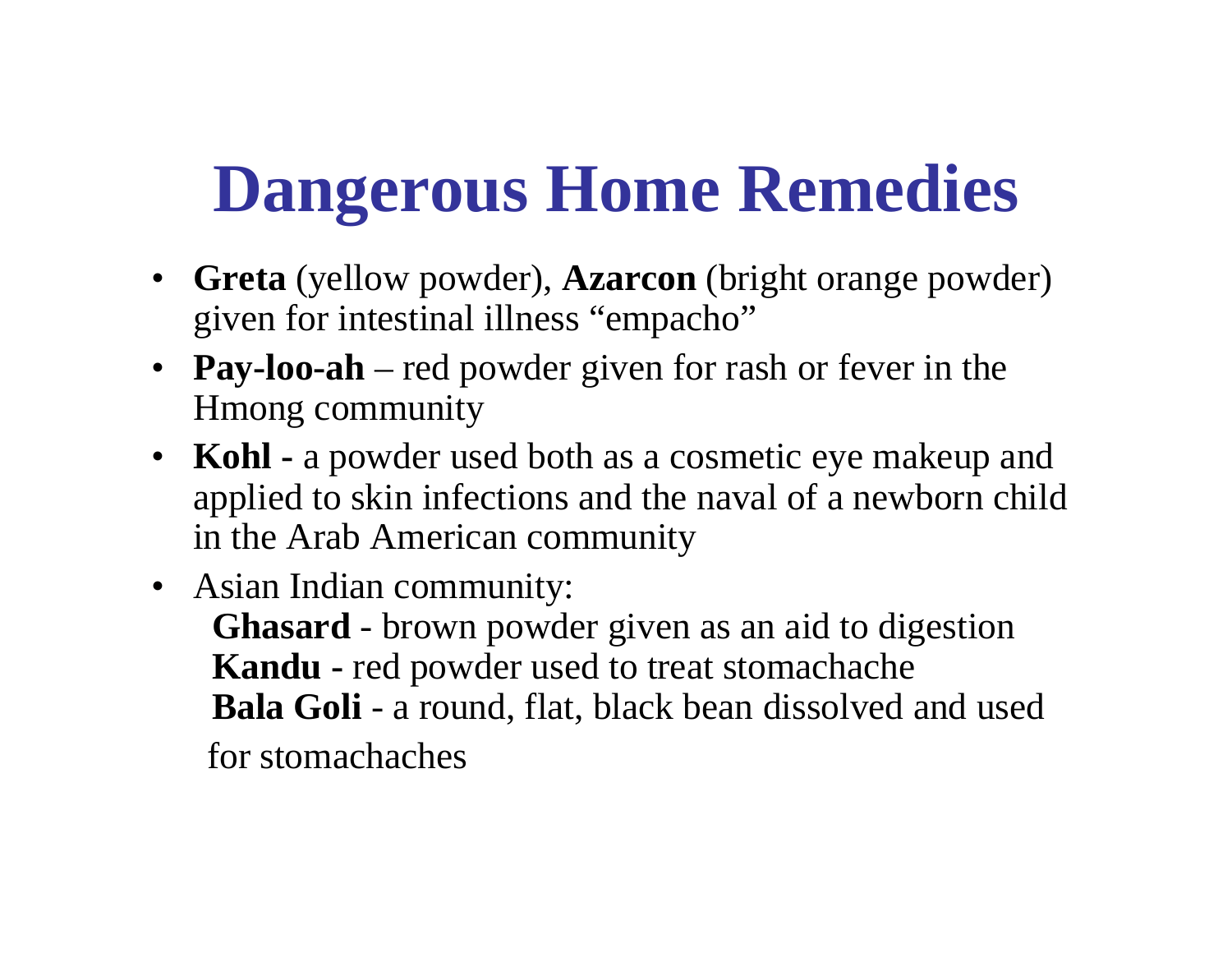# **Additional Sources of Lead**

- Hobbies such as stained glass or furniture refinishing
- Activities such as bullet making, auto repair, and use of fishing weights
- Residue from clothing of parent who is exposed at workplace such as a transmission repair shop

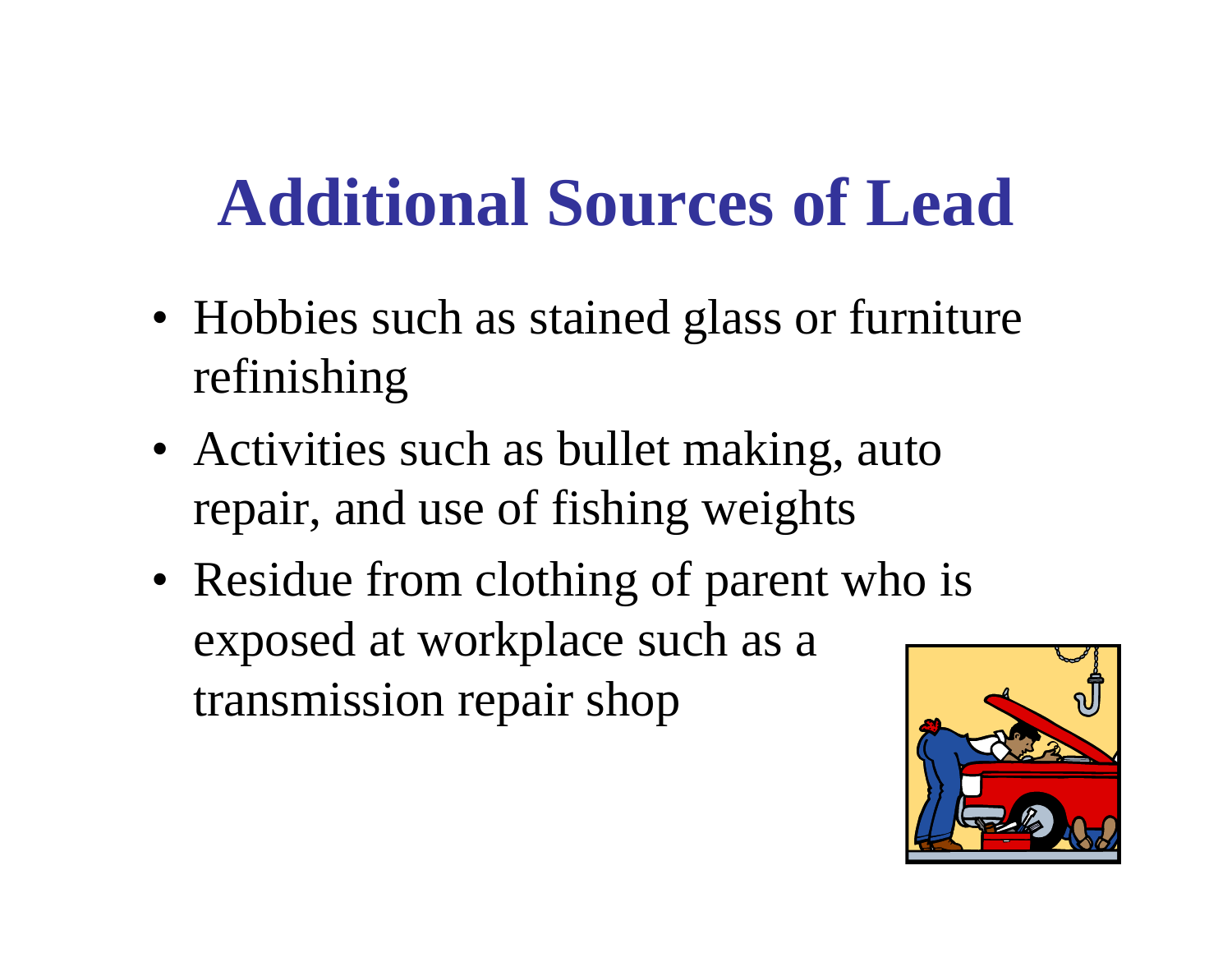

- Reebok charm  $-3/23/06$  (death of 4 yr old)
- Recalls October 4, 2007
	- Boy Scout badges
	- Sports aluminum water bottles
	- Key chains sold at Dollar General
	- Wooden alphabet blocks sold by KB Toys
	- Eveready toy flashlights
	- Children's room decorating kits Toys R' Us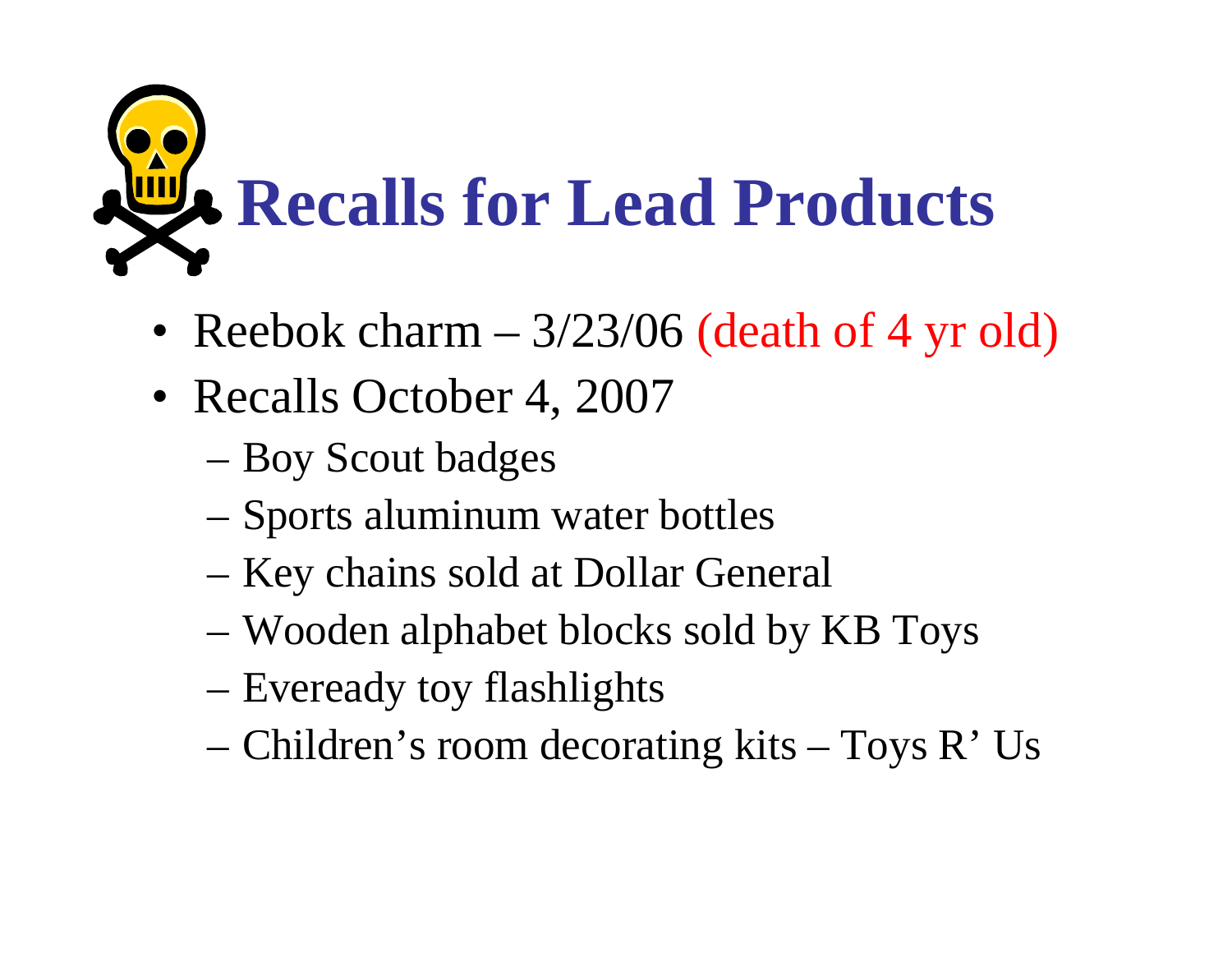

- Lead tests raise red flag for LIPSTICKS!
- Campaign for Safe Cosmetics found that more than half of 33 brand-name lipsticks tested contained lead.
- The lead levels in one-third of the lipstick samples exceeded 0.1 parts per million, which is the federal lead limit for candy.
- Use of lead-tainted lipstick by pregnant women could lead to lead exposure for the fetus.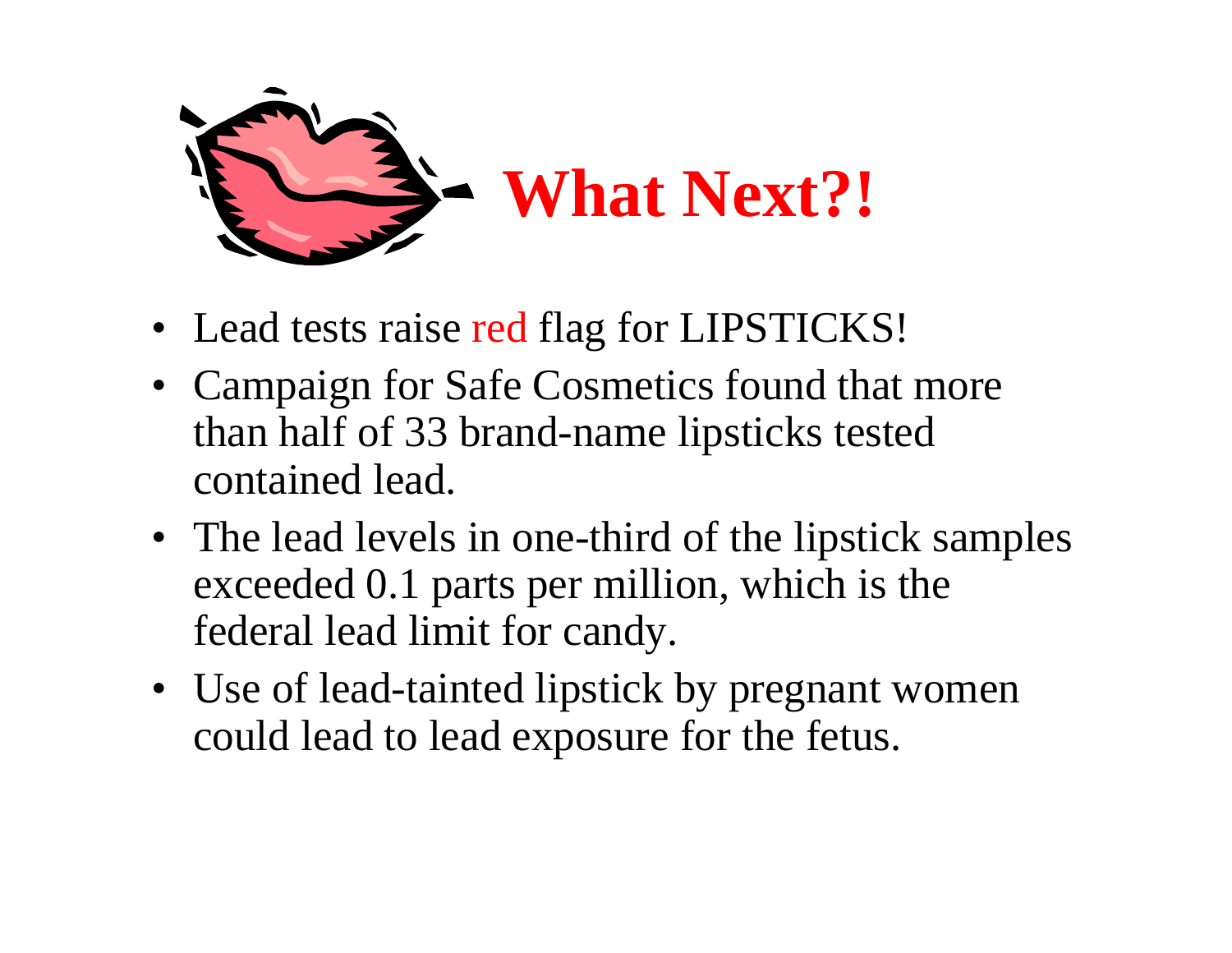# **Prevent Lead Poisoning!**

- Wash their hands!
- Keep toddlers from chewing on painted surfaces or playing in the dirt outdoors
- Keep pets out of contaminated soil areas
- Family members should remove shoes and work clothes before entering the home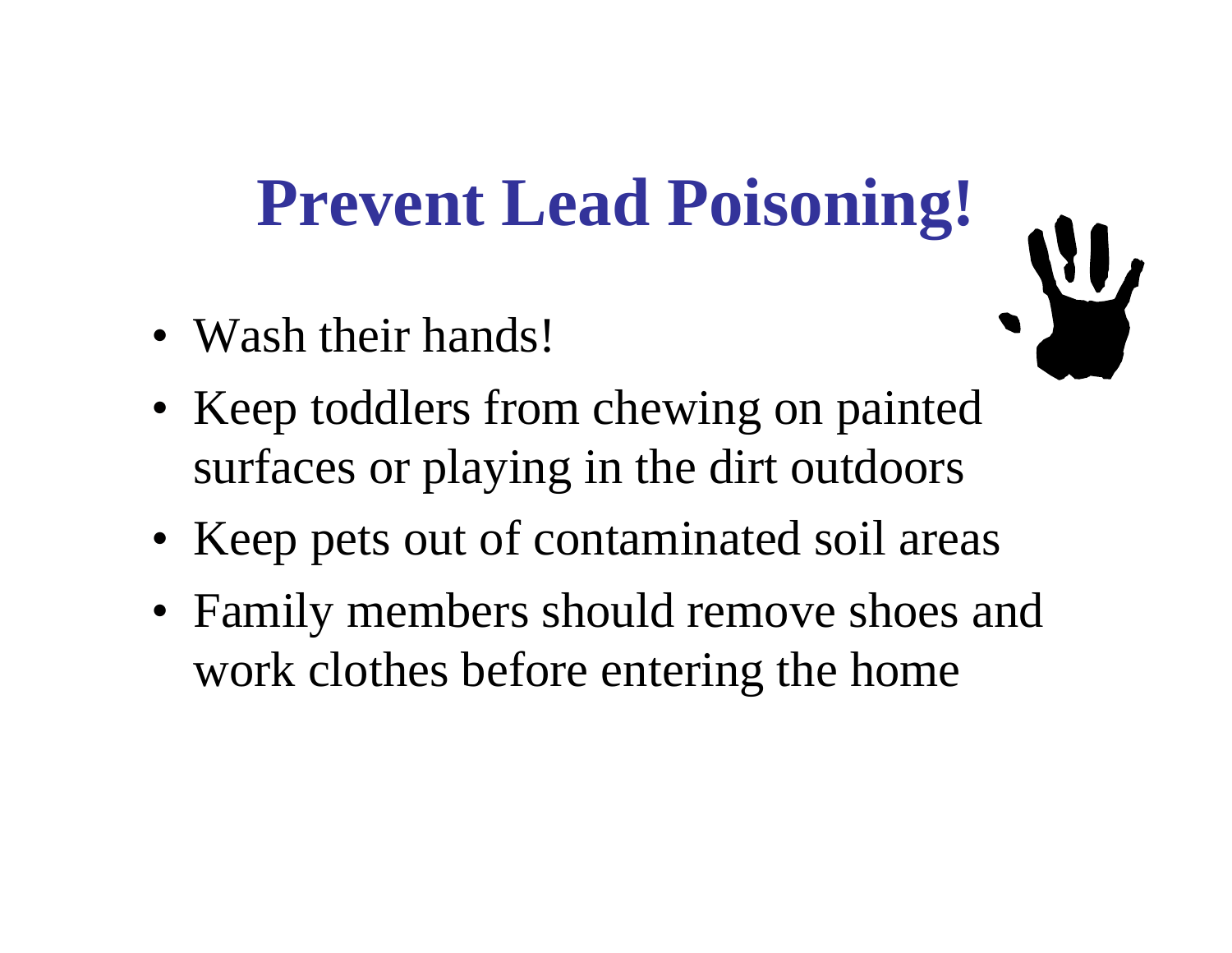### **Drink Milk!**

*Lead can be stored in the bones for a long time. When the body uses lots of calcium (during pregnancy and childhood growth spurts), lead stored in the bone may be released into the blood.*

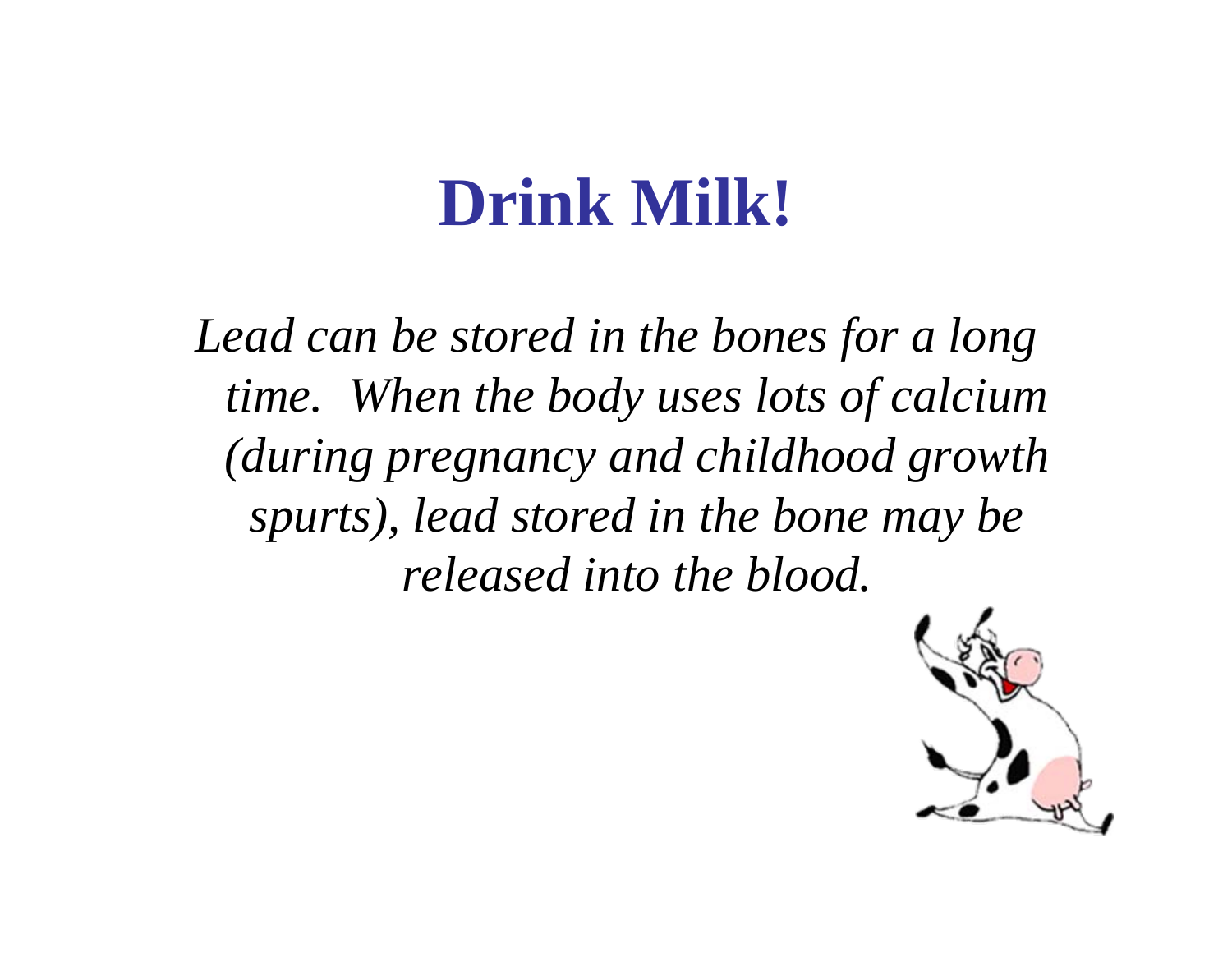## **Nutrition and Lead**

- Lead intoxication can cause anemia
- Vitamin C helps the body to absorb iron.
- Regular meals and frequent snacks are important; an exposed child absorbs more lead on an empty stomach.

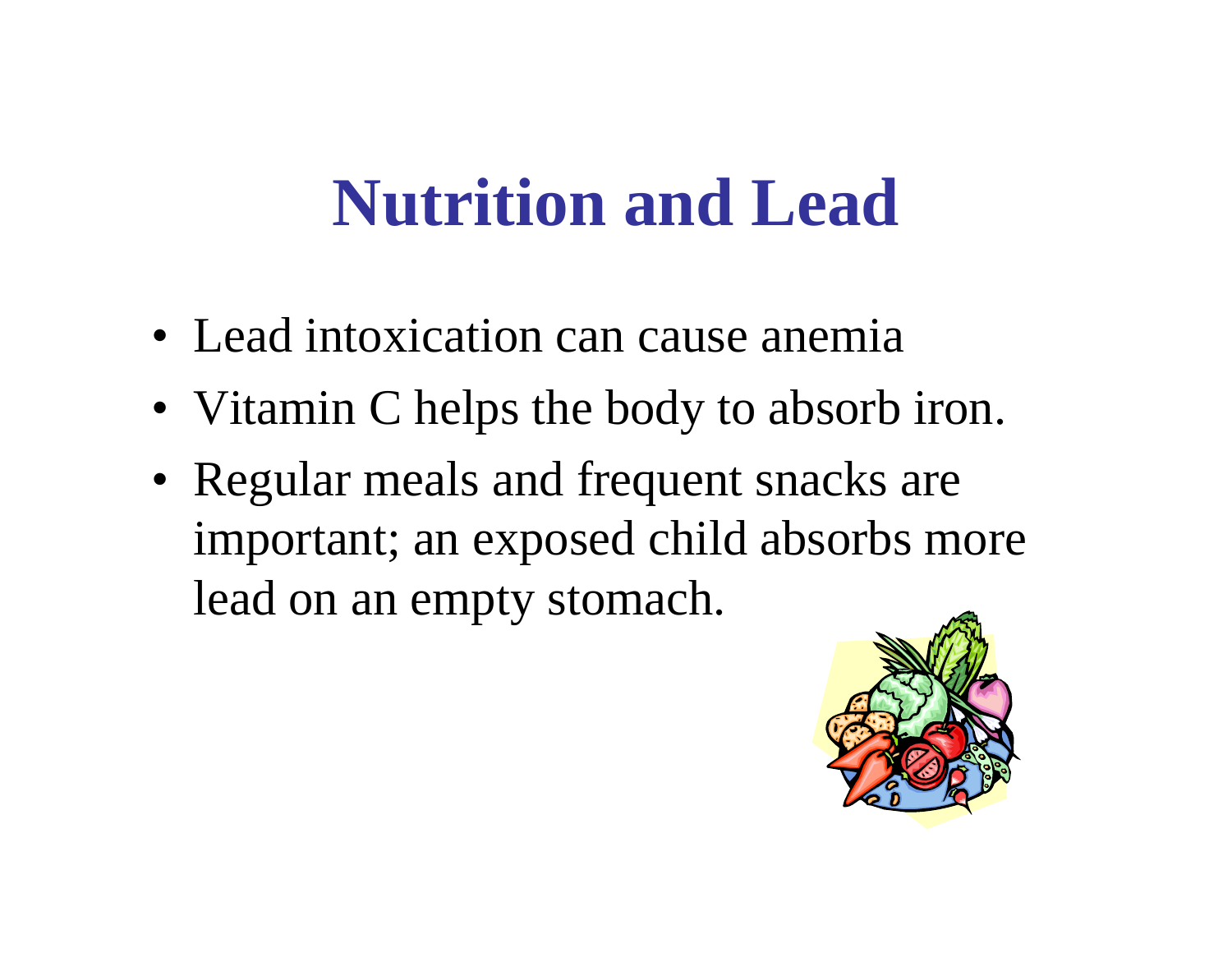

- Blood lead screening test (capillary draw) at 12 months and 24 months of age.
- Component of the THSteps exam
- Screening at other ages if determined high risk by parent questionnaire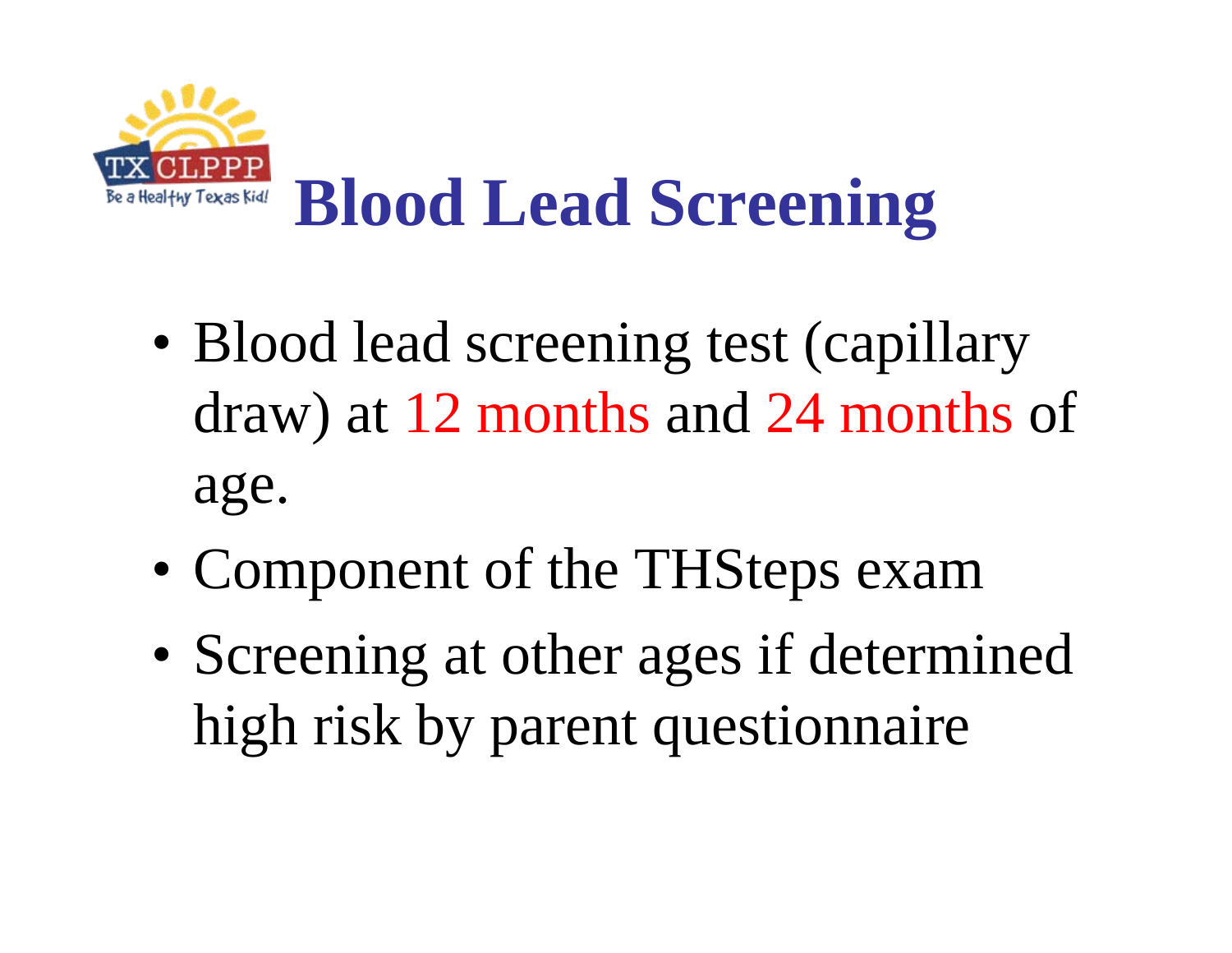### Elevated Blood Lead Level: >10 µg/dL

#### **How much is 10 Micrograms per Deciliter?**

- 1. Measure out a deciliter of water (.42 of a cup) to represent blood.
- 2. To represent lead, use a packet of artificial sweetener 1 gram.
- 3. Empty out the packet onto a flat surface and divide into one million piles of one microgram each.
- 4. Add ten piles (10 micrograms) into that deciliter of water.

*\*\*That's how LITTLE lead in a child's blood can possibly cause permanent developmental and neurological damage.*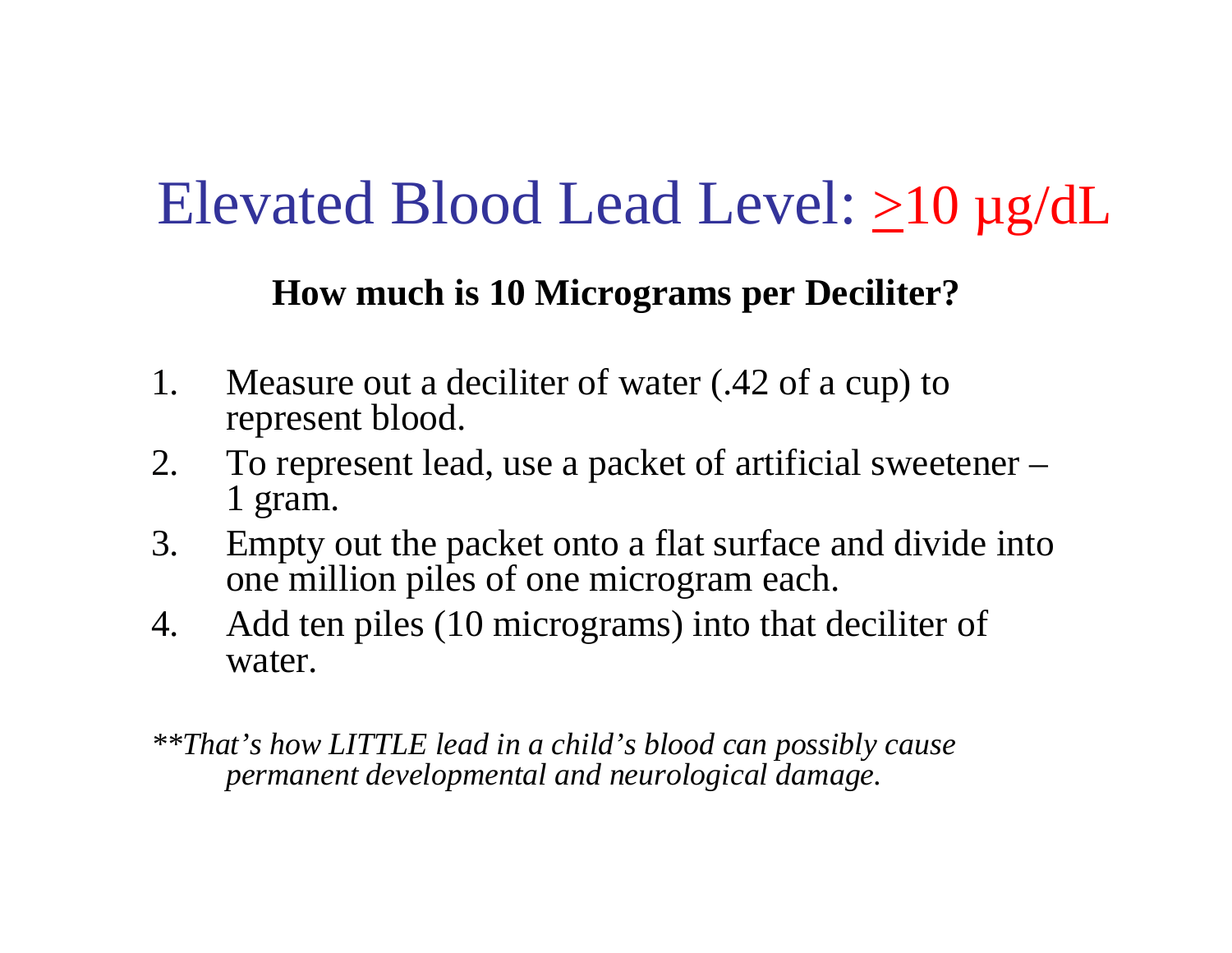# **Follow-Up Testing**

### **A follow-up blood test should be done:** Level Within 10-14 3 months 15-24 1-3 months 25-44 2 wks – 1 month45+ *asap!*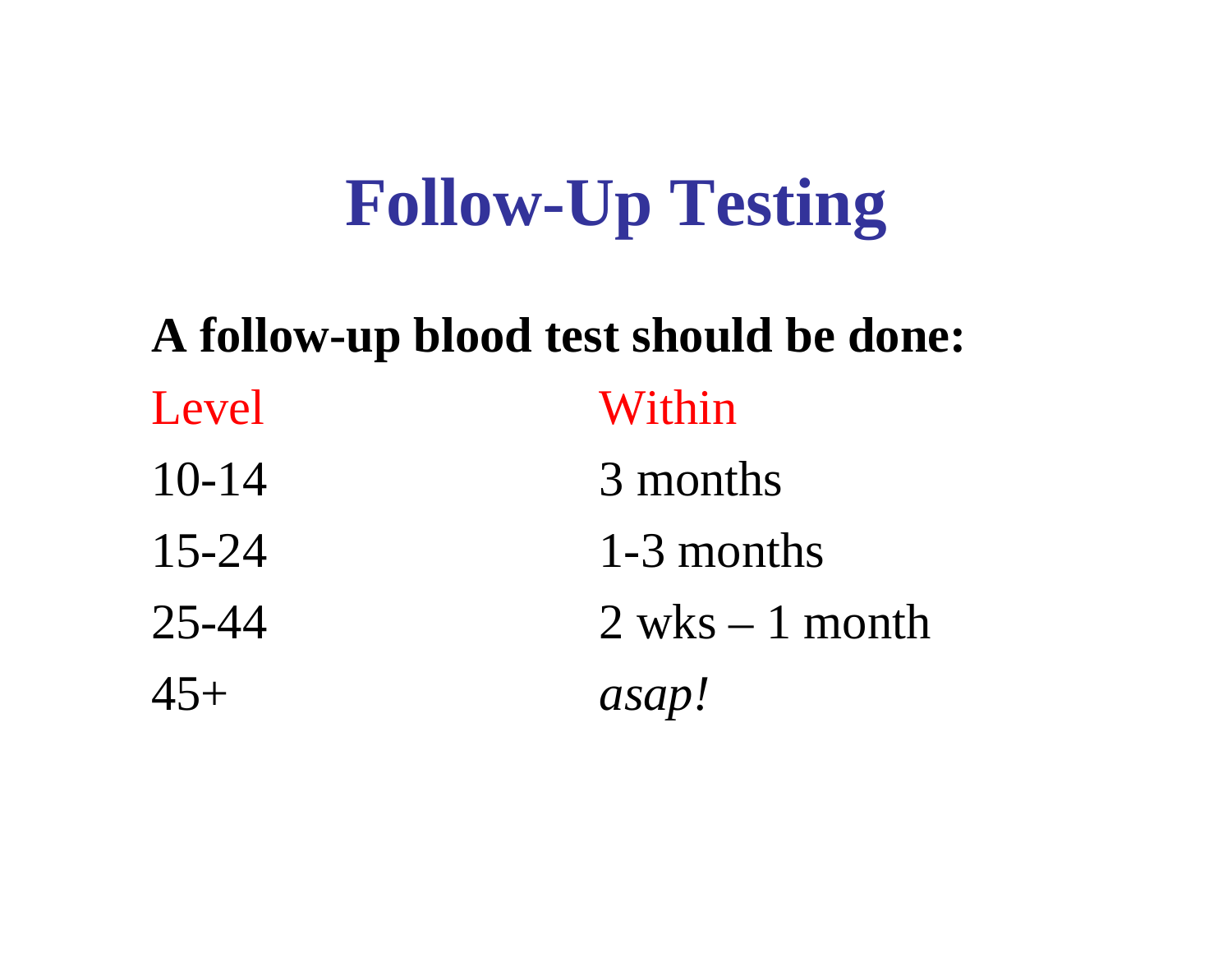## **Environmental Investigations**

• Provider can request an environmental investigation for a child with a confirmed venous level of over 20

#### *or*

• Venous levels of 15-19 on each of two tests at least 3 months apart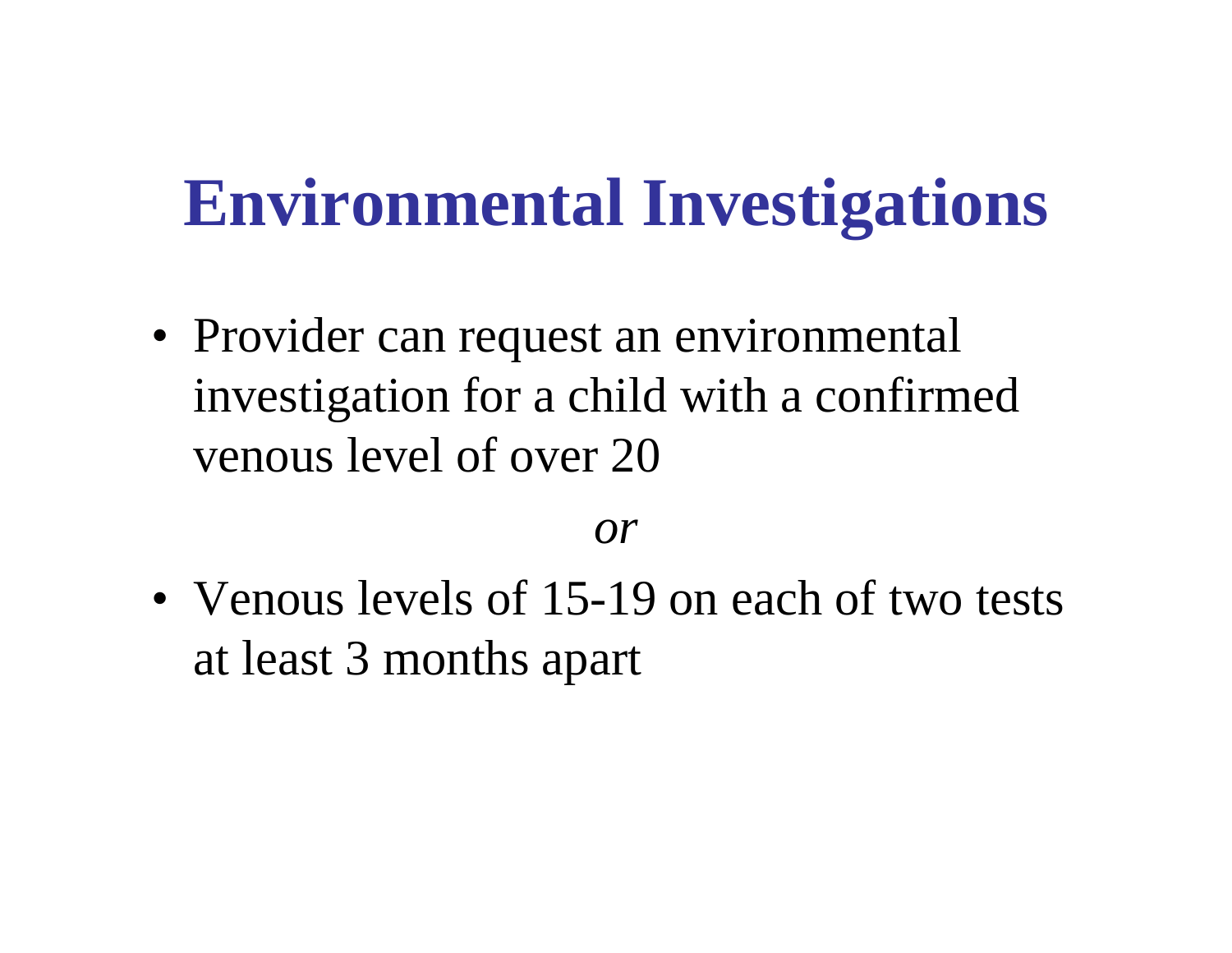## **Treatment for Lead Poisoning**

- Level of  $<44$  remove the child from the source and start diet high in calcium and iron.
- Level >45 chelating agent (DMSA) is an oral medication that binds to lead and mercury so that it can be excreted in the urine.
- Level >69 chelating agent (EDTA) given as a continuous infusion for 3-5 days. Considered emergency medical treatment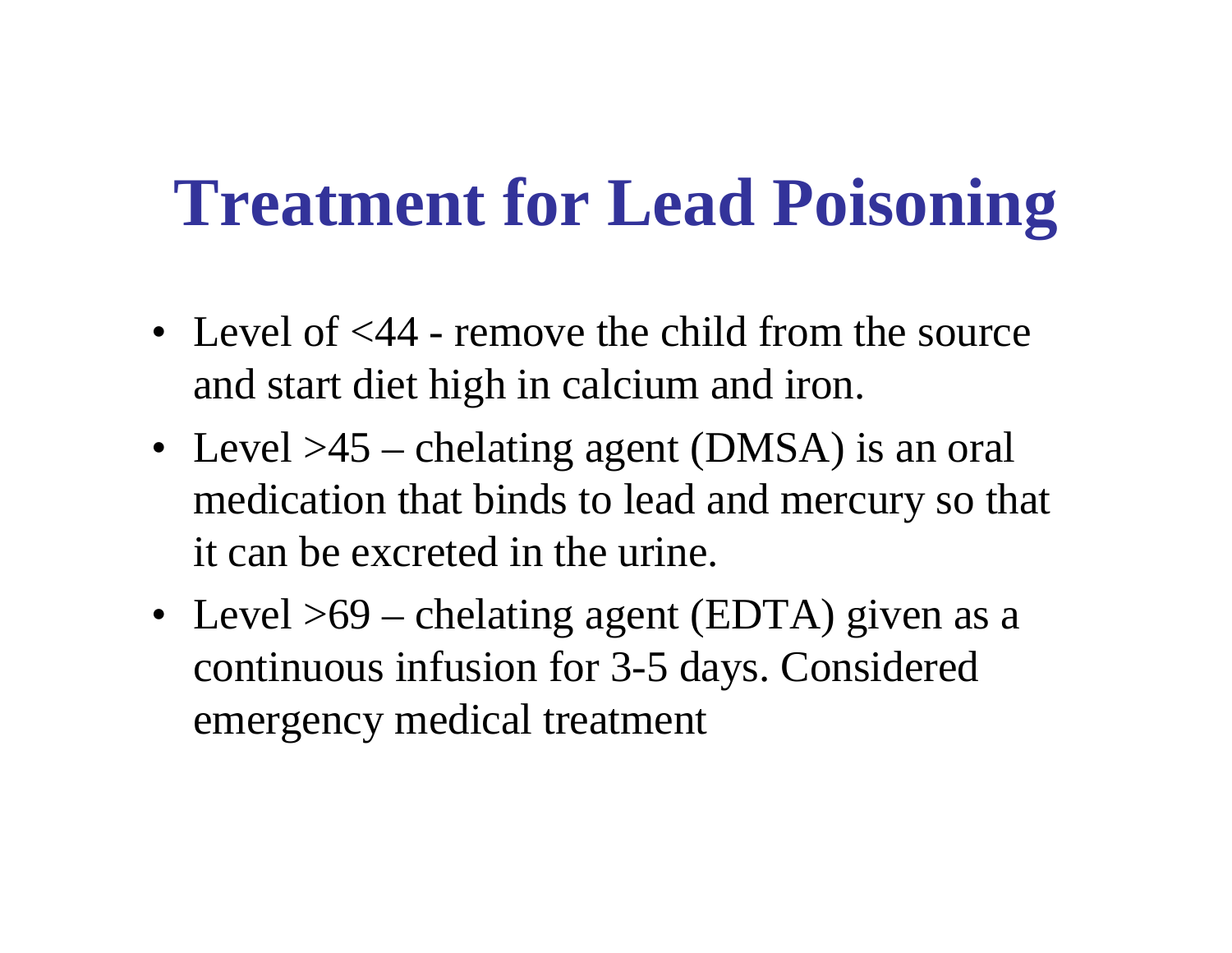#### **Texas Childhood Lead Poisoning Prevention Program**

#### **Lead Poisoning is Entirely Preventable...**

#### **The key is to find and eliminate the sources of the exposure.**



**Texas Department of State Health Services - Childhood Lead Poisoning Prevention Program 1100 W. 49th Street • Austin, Texas 78756 • 800-588-1248 • 512-458-7699**

**www.dshs[.texas.gov](https://www.dshs.texas.gov/lead)/lead**